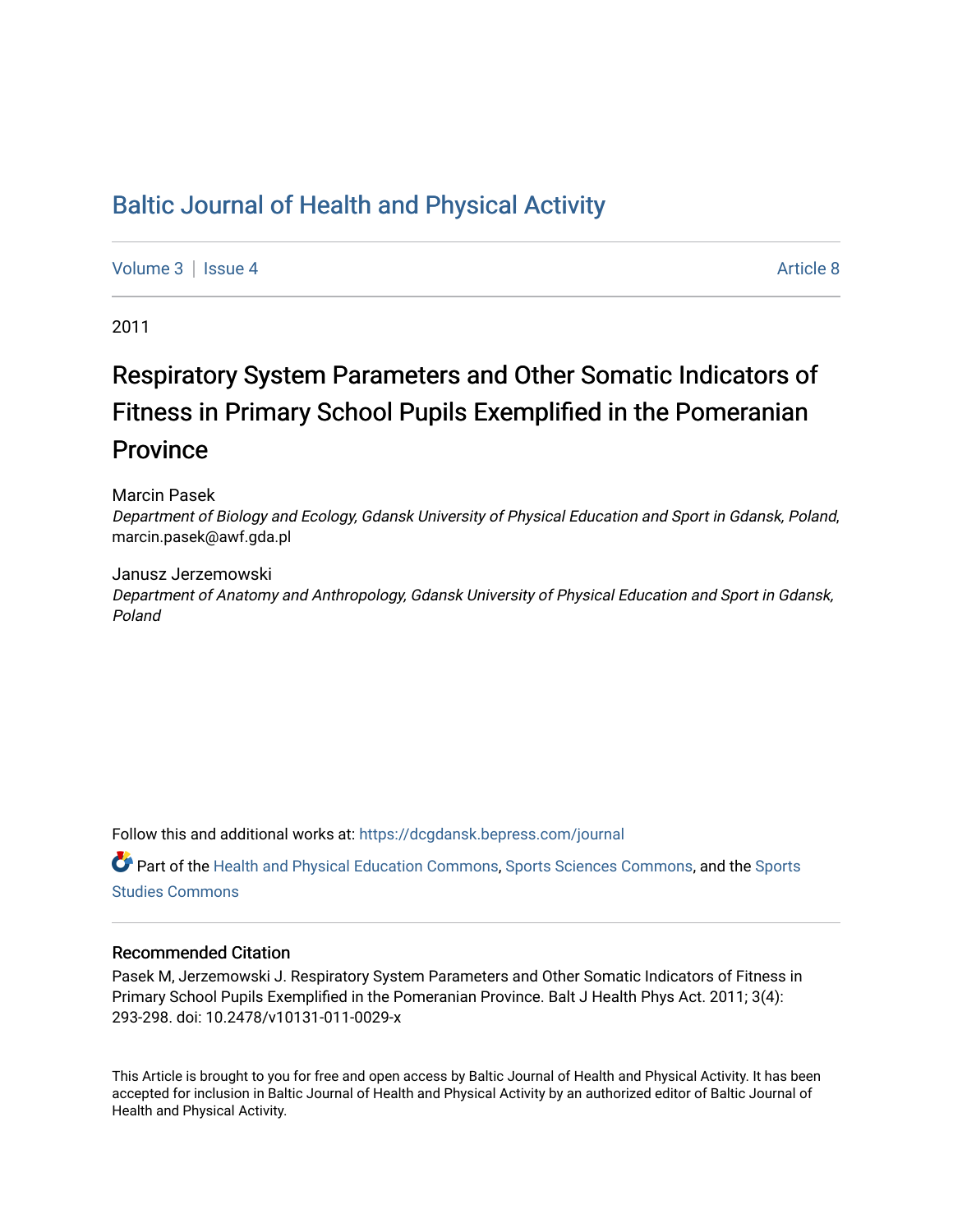VERSITA ORIGINAL ARTICLE

DOI: 10.2478/v10131-011-0029-x

|                                                                                                                                                           | <b>Respiratory System Parameters and Other</b><br><b>Somatic Indicators of Fitness in Primary School</b><br><b>Pupils Exemplified in the Pomeranian Province</b>                                                                                                                                                                                                                                                                                            |
|-----------------------------------------------------------------------------------------------------------------------------------------------------------|-------------------------------------------------------------------------------------------------------------------------------------------------------------------------------------------------------------------------------------------------------------------------------------------------------------------------------------------------------------------------------------------------------------------------------------------------------------|
| <b>Authors' Contribution:</b><br>A – Study Design                                                                                                         | Marcin Pasek <sup>1 (A, B, C, D, E, F, G)</sup> , Janusz Jerzemowski <sup>2 (A, D, E, F)</sup>                                                                                                                                                                                                                                                                                                                                                              |
| B - Data Collection<br>C - Statistical Analysis<br>D - Data Interpretation<br>E - Manuscript Preparation<br>F - Literature Search<br>G - Funds Collection | Gdansk University of Physical Education and Sport in Gdansk, Poland<br>Department of Biology and Ecology<br>2<br>Gdansk University of Physical Education and Sport in Gdansk, Poland<br>Department of Anatomy and Anthropology                                                                                                                                                                                                                              |
|                                                                                                                                                           | Key words: biological development, weight-height indicator, fat tissue, ventilation<br>parameters of lungs, ecological conditions                                                                                                                                                                                                                                                                                                                           |
|                                                                                                                                                           | <b>Abstract</b>                                                                                                                                                                                                                                                                                                                                                                                                                                             |
| Background:                                                                                                                                               | Functional parameters of the respiratory system, the level of fatty tissue and<br>connected with it the weight/growth index constitute important information attesting<br>health condition of the population. The purpose of the study is to compare somatic<br>features and determine the degree of correlation between these features taking into<br>consideration different ecological conditions of the place of residence.                             |
| <b>Material/Methods:</b>                                                                                                                                  | A total of 114 children aged 13 (56 boys) and 12 (58 girls), representatives of the<br>urban and country school population participated in the research. A city school was<br>represented by a group of 30 boys and 27 girls. 26 boys and 31 girls were<br>representatives of a village school. Research on physical development concerned<br>body height and weight, thickness of the fatty tissue and functional parameters of the<br>respiratory system. |
|                                                                                                                                                           | The arithmetic mean and standard deviation were assessed. The importance of<br>difference of the arithmetic means in town and village groups of both sexes was<br>tested by the Student t-test, and the correlation coefficient was assessed. The level of<br>significance alpha = 0.05 was accepted. The assessment was made by means of<br>Statistica 9 programme. The tests were taken in spring 2008.                                                   |
| <b>Results:</b>                                                                                                                                           | Research findings present significant relationships between the thickness of the fatty<br>tissue and the body mass. The relationships between the remaining somatic features,                                                                                                                                                                                                                                                                               |
| <b>Conclusions:</b>                                                                                                                                       | for example lung ventilation parameters, are less essential.<br>The assumption that the place of residence and associated with it different ecological<br>conditions influence the biological development indicators seems to be untrue with<br>reference to the tested group of pupils.                                                                                                                                                                    |
| Word count: 3,156                                                                                                                                         |                                                                                                                                                                                                                                                                                                                                                                                                                                                             |
| Tables: 8                                                                                                                                                 | Received: August 2011                                                                                                                                                                                                                                                                                                                                                                                                                                       |
| Figures: 0<br>References: 34                                                                                                                              | Accepted: December 2011<br>Published: December 2011                                                                                                                                                                                                                                                                                                                                                                                                         |

**Corresponding author:**  Dr Marcin Pasek Gdansk University of Physical Education and Sport, Department of Biology and Ecology ul. Górskiego 1, 80-336 Gdańsk, Poland Phone: +48 58 554-73-92 e-mail: mpasek@awf.gda.pl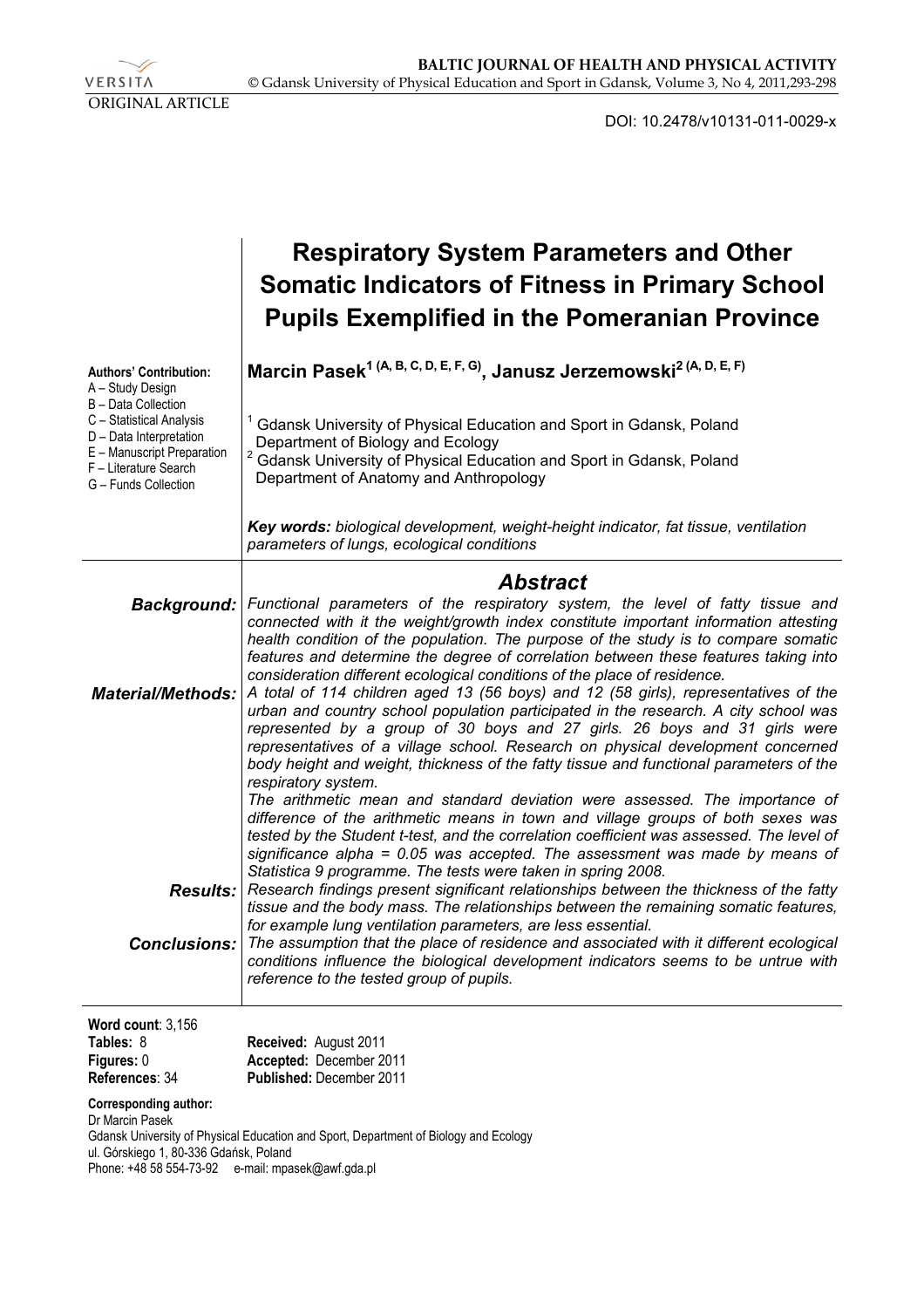## **Introduction**

Physical development and physical fitness are created under the influence of many factors which undergo various changes; therefore, there is a need of continuous monitoring of their both positive and negative effects. By development in the natural conditions we understand the process of changes which the matter undergoes leading to a permanent creation of new forms. The process of developmental changes happening in human life can be examined in the aspect of physical, motor or mental development. Physical or biological development means the entirety of irreversible biological processes taking place in the developing organism from the moment of conception until the moment of transforming the individual into a mature organism. Physical development is also a biological process influencing quantitative and qualitative changes in human organism as far as many factors, both exterior and interior, are concerned. Multiple tests indicated [1, 2, 3, 4, 5] that physical development and physical fitness are mutually interdependent, they do not occur in a parallel way, and their level is conditioned by the following factors: endogenous genetic factors – determinants of development, endogenous paragenetic factors – stimulators of development and exogenous factors – modifiers of development. Among the latter ones one can distinguish: cultural-social factors, character of the environment, the level of education, the amount of earnings, traditions, customs and style of life which is connected both with genetic and environmental conditionings. The second group of modifiers are biogeographical factors, connected with the place of residence: fauna, flora, climate, mineral resources and also air pollution, an analysis of which in the context of progress and physical fitness has been extensively described in literature [6–14].

The aim of this paper is to evaluate the respiratory system parameters and other somatic indicators in primary school pupils exemplified in the Pomeranian province in view of the place of residence. The study has been conducted on the basis of a comparative analysis of chosen indicators of biological development of the groups of youth of primary schools form towns and villages of the Pomerania region which are comparable in numbers.

Fast and dynamic development of physical education has resulted in a continuous increase in the number of studies concerning this topic. By this analysis the authors intend to broaden the knowledge on the problem of ecological conditionings of biological development.

## **Material and Methods**

114 children, including 56 twelve-year-old boys and 58 thirteen-year-old girls were tested. They are representatives of 2 primary schools from the Pomeranian region, one group is from a big town (Gdynia) and the other one from a village (Luzino) The town school was represented by 30 boys and 27 girls. As to the rural school, however, there were 26 boys and 31 girls. The tests of physical development in these groups included an analysis of the following parameters: body height and mass, fatty tissue and lung ventilation characteristics. The following research tools were applied: a measuring tape, medical scales, skin fold caliper Fat Tester and KoKo spirometer. Basic ventilation parameters were subject to statistical assessment: FVC (Forced Vital Capacity), FEV1 (Forced Expiratory Volume in one second), FEF 25-75% (Forced Expiratory Flow) and PERF (Peak Expiratory Flow Rate) as well as body height and weight, the BMI index and the sum of skin folds according to the British method (sum of calf and triceps fat) [15]. Thearithmetic mean and standard variation were assessed. The significance of difference of the arithmetic means in town and village groups of both sexes was tested by the Student t-test, and the correlation coefficient was assessed. The level of significance alpha  $= 0.05$  was accepted. The assessment was made by means of Statistica 9 programme. The tests were taken in spring 2008.

## **Results**

When elementary developmental parameters of boys and girls from both environments where compared, in most cases no statistically significant differences between them were stated. The difference between urban and rural girls' body height was an exception (p<0.01) – Tables 1 and 2.

Another group of parameters of biological development that underwent measurements were breathing indicators of lungs. The spirometric test did not indicate statistically significant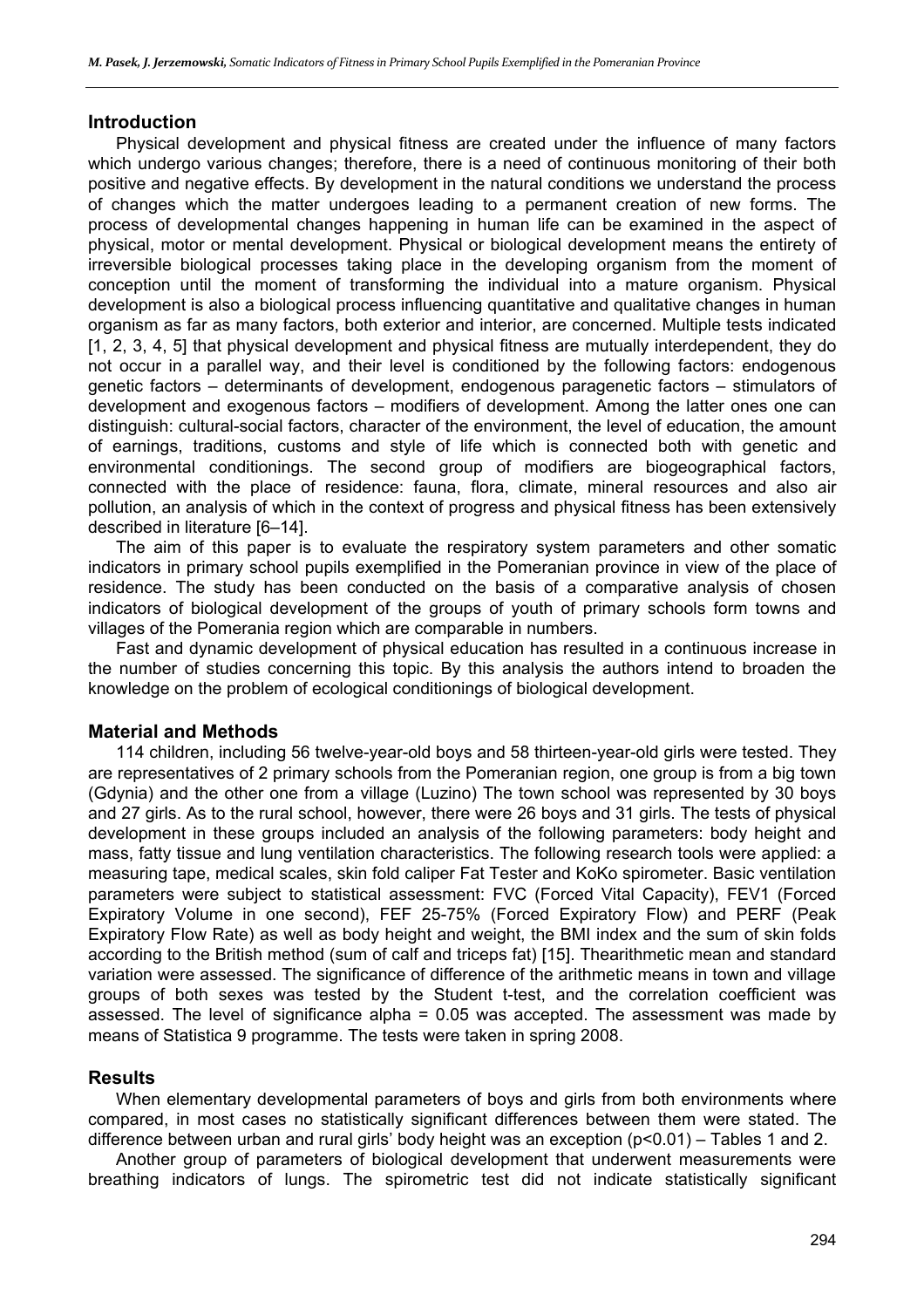differences in both sexes taking into consideration different as far as ecological conditions places of residence (Tab. 3 and 4).

The statistical analysis also concerned determining coefficients of correlation between all the analysed parameters in the case of all 4 groups subject to tests (Tables 5–8).

| Tab.1. Elementary indicators of biological development in urban and rural groups of boys |      |        |             |        |                |      |  |  |  |  |
|------------------------------------------------------------------------------------------|------|--------|-------------|--------|----------------|------|--|--|--|--|
| Feature                                                                                  | unit |        | Town (n=30) |        | Village (n=26) |      |  |  |  |  |
|                                                                                          |      |        | $\pm$ s     |        | $\pm s$        |      |  |  |  |  |
| Body height                                                                              | cm   | 155.33 | 8.80        | 150.75 | 9.11           | 1.83 |  |  |  |  |
| Body mass                                                                                | kg   | 44.75  | 10.92       | 44.07  | 11.98          | 0.21 |  |  |  |  |
| Fatty tissue                                                                             | mm   | 29.54  | 11.54       | 28.42  | 13.81          | 0.31 |  |  |  |  |

|  | Tab. 2. Elementary indicators of biological development in urban and rural groups of girls | **p<0.01 |
|--|--------------------------------------------------------------------------------------------|----------|
|  |                                                                                            |          |

| Feature      | unit |        | Town (n=27) | Village (n=31) |       |          |
|--------------|------|--------|-------------|----------------|-------|----------|
|              |      | ́      | ±s          |                | ±s    |          |
| Body height  | cm   | 160.17 | 4.94        | 154.73         | 9.20  | $2.25**$ |
| Body mass    | kg   | 51.41  | 7.29        | 53.00          | 16.46 | $-0.37$  |
| Fatty tissue | mm   | 35.29  | 9.82        | 36.36          | 14.34 | $-0.27$  |

Tab. 3. Volume and flow values characteristic of the respiratory system in urban and rural groups of boys

| Feature (in % of normal values) |        | Town (n=30) | Village $(n=26)$ |       |         |
|---------------------------------|--------|-------------|------------------|-------|---------|
|                                 | x      | $\pm$ s     | х                | ±s    |         |
| FVC (%)                         | 95.66  | 12.65       | 98.28            | 10.01 | $-0.83$ |
| FEV1 (%)                        | 92.37  | 12.48       | 95.42            | 10.21 | $-0.96$ |
| FEV1/FVC (%)                    | 103.41 | 6.54        | 103.50           | 6.30  | $-0.04$ |
| FEF 25-75% (%)                  | 91.20  | 17.54       | 92.78            | 16.29 | $-0.33$ |
| PEFR (%)                        | 74.25  | 12.44       | 69.96            | 13.49 | 1.18    |
|                                 |        |             |                  |       |         |

Tab. 4. Volume and flow values characteristic of the respiratory system in urban and rural groups of girls

| Feature (in % of normal values) | Town (n=27) |         | Village $(n=31)$ |         |          |
|---------------------------------|-------------|---------|------------------|---------|----------|
|                                 |             | $\pm s$ | х                | $\pm s$ |          |
| FVC (%)                         | 101.76      | 14.89   | 102.33           | 14.84   | $-0.12$  |
| FEV1 (%)                        | 92.88       | 9.69    | 96.83            | 13.66   | $-1.04$  |
| FEV1/FVC (%)                    | 102.00      | 5.66    | 104.96           | 6.43    | $-1.58$  |
| FEF 25-75% (%)                  | 92.00       | 9.28    | 96.16            | 17.11   | $-0.92$  |
| PEFR $(%)$                      | 79.17       | 14.37   | 64.60            | 11.63   | $3.78**$ |

|  |                  |  |  | Tab. 5. Correlation coefficient between chosen parameters of biological development in the group of boys |  |         |
|--|------------------|--|--|----------------------------------------------------------------------------------------------------------|--|---------|
|  | from urban areas |  |  |                                                                                                          |  | *p<0.05 |

| Feature          | Body<br>height | Body<br>mass | Sum of<br>fat folds | <b>FVC</b> | FEV1    | FEV1/F<br>VC | <b>FEF</b><br>25-75% | <b>PEFR</b> |
|------------------|----------------|--------------|---------------------|------------|---------|--------------|----------------------|-------------|
| Body height      | 1.00           | $0.72*$      | $0.51*$             | 0.04       | $-0.09$ | $-0.16$      | 0.06                 | 0.06        |
| Body mass        | $0.72*$        | 1.00         | $0.75*$             | 0.25       | 0.06    | $-0.32$      | $-0.06$              | 0.01        |
| Sum of fat folds | $0.51*$        | $0.75*$      | 1.00                | $-0.06$    | $-0.10$ | $-0.02$      | $-0.01$              | $-0.13$     |
| <b>FVC</b>       | 0.04           | 0.25         | $-0.06$             | 1.00       | $0.88*$ | $-0.24$      | 0.37                 | $0.69*$     |
| FEV1             | $-0.09$        | 0.06         | $-0.10$             | $0.88*$    | 1.00    | 0.23         | $0.71*$              | $0.71*$     |
| FEV1/FVC         | $-0.16$        | $-0.32$      | $-0.02$             | $-0.24$    | 0.23    | 1.00         | $0.73*$              | 0.03        |
| FEF 25-75%       | 0.06           | $-0.06$      | $-0.01$             | 0.37       | $0.71*$ | $0.73*$      | 1.00                 | $0.41*$     |
| <b>PEFR</b>      | 0.06           | 0.01         | $-0.13$             | $0.69*$    | $0.71*$ | 0.03         | $0.41*$              | 1.00        |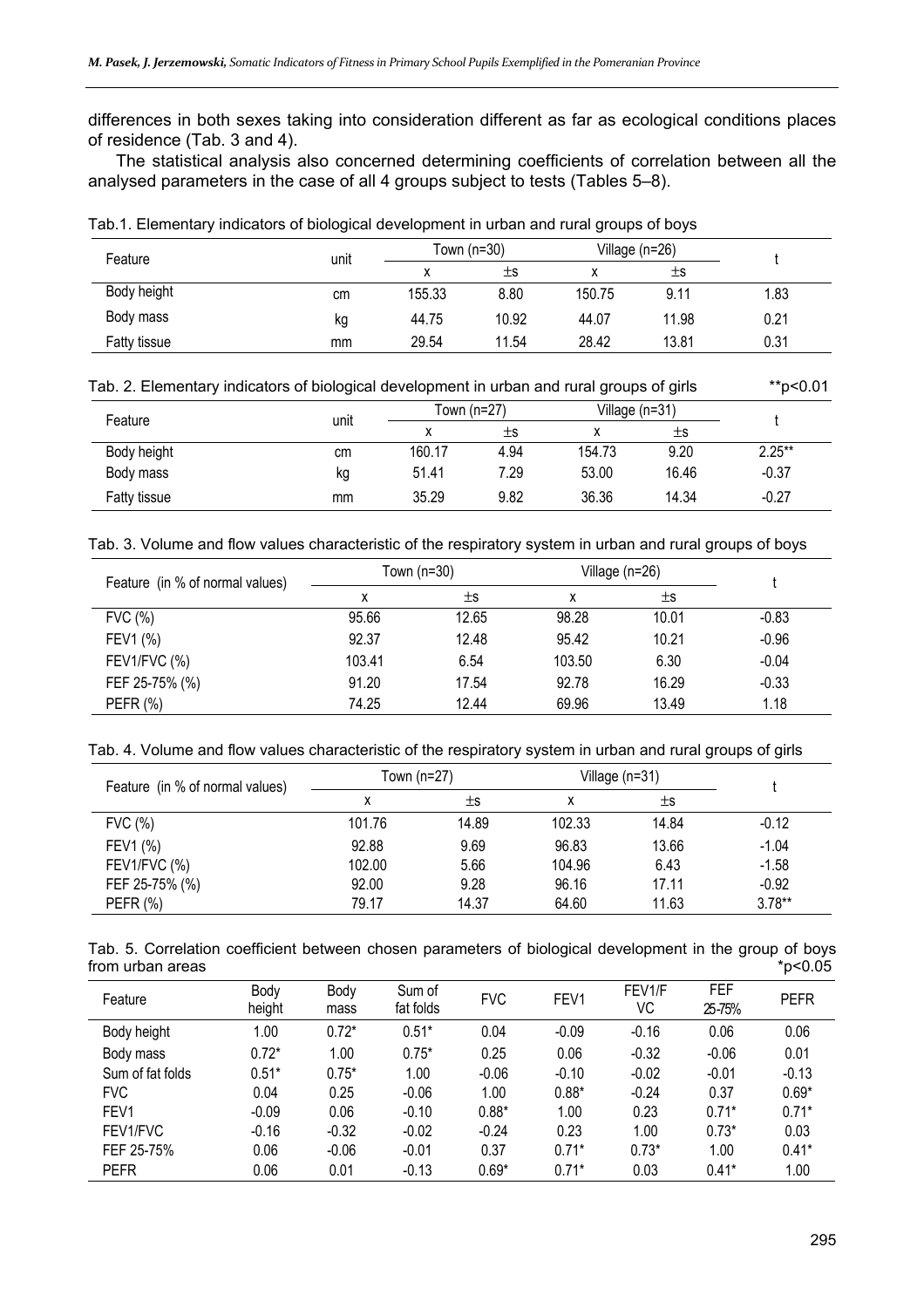| Feature          | Body<br>height | Body<br>mass | Sum of<br>fat folds | <b>FVC</b> | FEV <sub>1</sub> | FEV1<br>/FVC | <b>FEF</b><br>25-75% | <b>PEFR</b> |
|------------------|----------------|--------------|---------------------|------------|------------------|--------------|----------------------|-------------|
| Body height      | 1.00           | $0.67*$      | $0.41*$             | $-0.24$    | $-0.39*$         | $-0.14$      | $-0.05$              | $-0.05$     |
| Body mass        | $0.67*$        | 1.00         | $0.83*$             | $-0.18$    | $-0.32$          | $-0.13$      | $-0.05$              | $-0.10$     |
| Sum of fat folds | $0.41*$        | $0.83*$      | 1.00                | $-0.29$    | $-0.32$          | $-0.01$      | $-0.06$              | $-0.09$     |
| <b>FVC</b>       | $-0.24$        | $-0.18$      | $-0.29$             | 1.00       | $0.81*$          | $-0.26$      | 0.20                 | 0.04        |
| FEV1             | $-0.39*$       | $-0.32$      | $-0.32$             | $0.81*$    | 1.00             | 0.34         | $0.68*$              | 0.20        |
| FEV1/FVC         | $-0.14$        | $-0.13$      | $-0.01$             | $-0.26$    | 0.34             | 1.00         | $0.84*$              | 0.19        |
| FEF 25-75%       | $-0.05$        | $-0.05$      | $-0.06$             | 0.20       | $0.68*$          | $0.84*$      | 1.00                 | 0.24        |
| <b>PEFR</b>      | $-0.05$        | $-0.10$      | $-0.09$             | 0.04       | 0.20             | 0.19         | 0.24                 | 1.00        |

Tab. 6. Correlation coefficient between chosen parameters of biological development in the group of boys from rural areas \*p<0.05

Tab. 7. Correlation coefficient between chosen parameters of biological development in the group of girls from urban areas  $*p<0.05$ 

| Feature          | Body<br>height | Body<br>mass | Sum of<br>fat folds | <b>FVC</b> | FEV1     | FEV <sub>1</sub><br>/FVC | <b>FEF</b><br>25-75% | <b>PEFR</b> |
|------------------|----------------|--------------|---------------------|------------|----------|--------------------------|----------------------|-------------|
| Body height      | 1.00           | $0.55*$      | 0.24                | $-0.33$    | $-0.39$  | 0.23                     | $-0.31$              | $-0.17$     |
| Body mass        | $0.55*$        | 1.00         | $0.50*$             | 0.18       | 0.07     | $-0.26$                  | $-0.27$              | $-0.15$     |
| Sum of fat folds | 0.24           | $0.50*$      | 1.00                | 0.10       | $-0.07$  | $-0.24$                  | $-0.42$              | 0.10        |
| <b>FVC</b>       | $-0.33$        | 0.18         | 0.10                | 1.00       | $0.94*$  | $-0.79*$                 | $-0.07$              | 0.04        |
| FEV <sub>1</sub> | $-0.39$        | 0.07         | $-0.07$             | $0.94*$    | 1.00     | $-0.55*$                 | 0.21                 | 0.23        |
| FEV1/FVC         | 0.23           | $-0.26$      | $-0.24$             | $-0.79*$   | $-0.55*$ | 1.00                     | 0.50                 | 0.40        |
| FEF 25-75%       | $-0.31$        | $-0.27$      | $-0.42$             | $-0.07$    | 0.21     | $0.50*$                  | 1.00                 | $0.70*$     |
| <b>PEFR</b>      | $-0.17$        | $-0.15$      | 0.10                | 0.04       | 0.23     | 0.40                     | $0.70*$              | 1.00        |

Tab. 8. Correlation coefficient between chosen parameters of biological development in the group of girls from rural areas  $*$ p<0.05

| Feature          | Body<br>height | Body<br>mass | Sum of<br>fat folds | <b>FVC</b> | FEV1     | FEV1<br>/FVC | <b>FEF</b><br>25-75% | <b>PEFR</b> |
|------------------|----------------|--------------|---------------------|------------|----------|--------------|----------------------|-------------|
| Body height      | 1.00           | $0.64*$      | 0.53                | $-0.36$    | $-0.50*$ | $-0.16$      | $-0.30$              | $-0.17$     |
| Body mass        | $0.64*$        | 1.00         | $0.90*$             | $-0.01$    | $-0.05$  | 0.01         | 0.04                 | $-0.06$     |
| Sum of fat folds | $0.53*$        | $0.90*$      | 1.00                | $-0.02$    | $-0.06$  | $-0.01$      | 0.02                 | $-0.16$     |
| <b>FVC</b>       | $-0.36$        | $-0.01$      | $-0.02$             | 1.00       | $0.90*$  | $-0.38*$     | $0.49*$              | $0.48*$     |
| FEV1             | $-0.50*$       | $-0.05$      | $-0.06$             | $0.90*$    | 1.00     | 0.04         | $0.77*$              | $0.61*$     |
| FEV1/FVC         | $-0.16$        | 0.01         | $-0.01$             | $-0.38*$   | 0.04     | 1.00         | $0.52*$              | 0.18        |
| FEF 25-75%       | $-0.30$        | 0.04         | 0.02                | $0.49*$    | $0.77*$  | $0.52*$      | 1.00                 | $0.63*$     |
| <b>PEFR</b>      | $-0.17$        | $-0.06$      | $-0.16$             | $0.48*$    | $0.61*$  | 0.18         | $0.63*$              | 1.00        |

#### **Discussion**

When elementary developmental parameters of boys and girls from both environments were compared, in most cases no statistically significant differences between them were stated. This confirms numerous earlier reports [16, 17]. But according others opinion, physical development depends on the place of residence [18].

In the case of height, body mass and fat tissue, boys from the city achieved slightly higher values than their peers from the countryside. The reverse situation occurred in the case of groups of girls, where advantage in two of these parameters (body mass and fat tissue) was achieved by girls from the countryside. In all cases, however, those differences were statistically insignificant. Minimum differentiation was also observed in male groups when applying measurements of body mass. In the case of body height, statistical difference was found only between girls from urban and rural environments, with advantage urban girls (p<0.01).

Another group of parameters of biological development that was measured were breathing indicators of lungs, closely described in literature [19, 20, 21]. The analysis included forced vital capacity (FVC), forced expiratory volume during the first second of expiration (FEV1), ratio of FEV1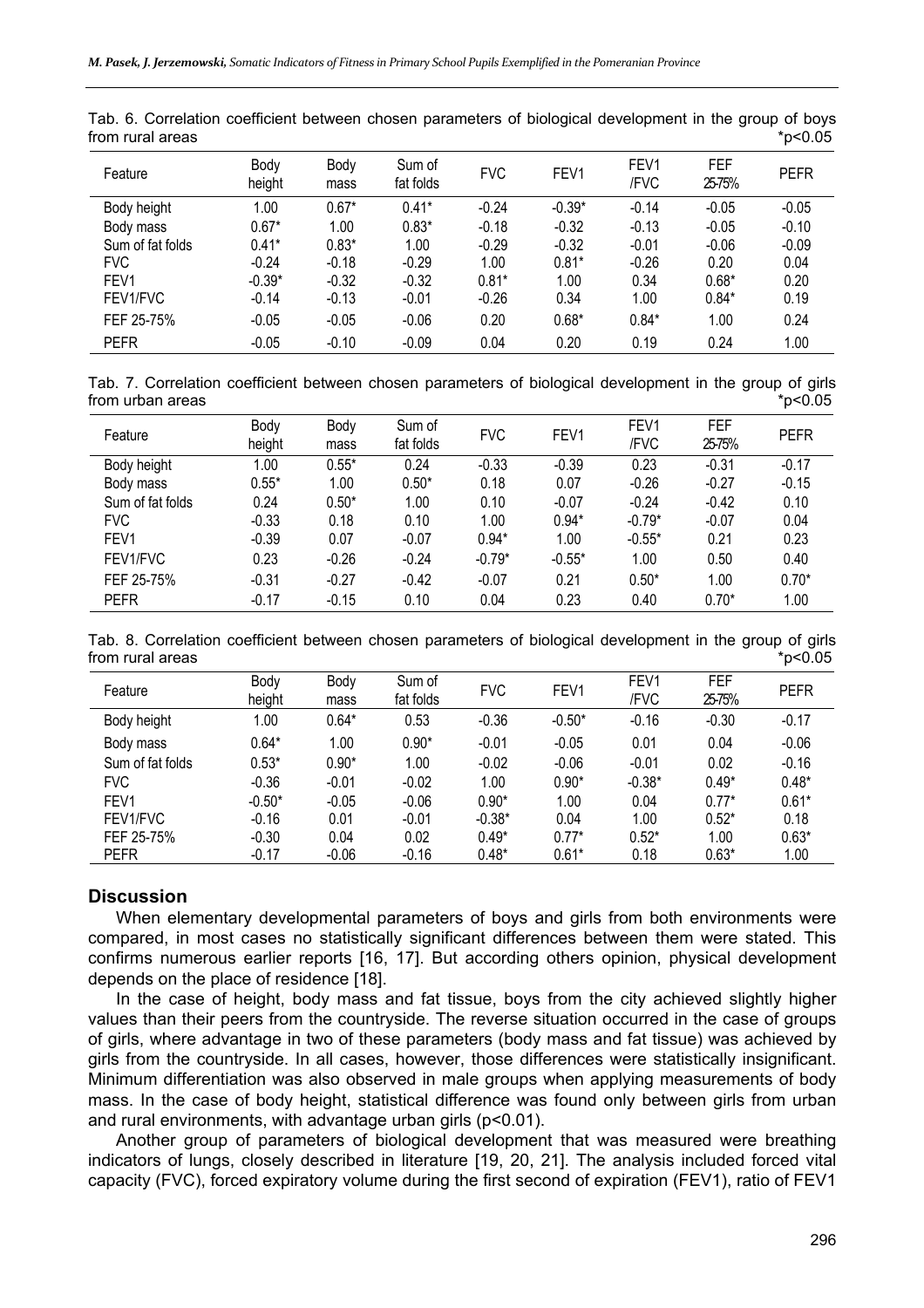to FVC, forced expiratory flow at 25%-75% of FVC (FEF 25%-75%) and the indicator of peak expiratory flow rate (PEFR). The results presented in the tables constitute reference values resulting from the weight–height and age index specific for each tested person. The spirometric test did not indicate statistically significant differences in both sexes, and it was confirmed for children less than 14 years of age [21, 22] (with the exception of girls PEFR - p<0.01) taking into consideration different as far as ecological conditions places of residence. However, in the group of girls and boys almost all indicators were slightly better in the rural group. Earlier data analyse this issue in the aspect of air pollutants and show limits of fitness indicators in time of exercise in polluted air [23, 24]. But there is an opposite assumption when contaminants result in a kind of negative adaptation, and people from urban areas have better ventilation parameters [25, 26].

Girls have represented higher values than boys in % of normal values. This fact has already been noticed by a Polish author [27]. Characteristic is the fact that, excluding the ratio of FEV1/FVC and female FVC, all the tested groups achieved results below reference values in the case of all parameters.

Statistical analysis also concerned determining coefficients of correlation between all the analysed parameters in the case of all 4 groups subject to tests (boys from the town and village and girls from town and village). In all the groups essential statistical correlations were observed between the height and body mass and the thickness of the fatty tissue, as was the case in earlier research on youth from urban environment [28].

In the group of town and village children there was no correlation noted between body weight, the fatty tissue and respiratory indicators of lungs. In numerous cases a correlation between particular respiratory indicators was observed. In the case of boys and girls from the village, a correlation between body height and indicator FEV1 was indicated. A correlation between body height and ventilation parameters has been discovered by many authors [29, 30, 31]. Other researchers confirmed that body mass and fatty tissue do not correlate with parameters of the ventilatory system [32, 33, 34].

## **Conclusions**

The results of tests incline to drawing the following conclusions. The assumption that the place of residence and associated with it different ecological conditions influence biological development indicators seems to be untrue with reference to the tested group of pupils. In the tested groups only one essential statistical difference was determined concerning body height of town and country girls. Opinions established in many years that citizens of large towns prefer a sitting style of life in comparison to country dwellers and that there are differences in fat deposition resulting from it do not find confirmation in these tests. In the present studycase, these are country girls who prove to have a higher level of fat deposition in comparison with their city peers. Lack of any statistically essential differences within elementary ventilation parameters of the respiratory system makes us reject the assumption drawn from numerous foreign sources that the sanitary conditions of air in the place of residence substantially modify respiratory parameters. The tests have also indicated the existence of close correlations between the height, body mass and thickness of fatty tissue, but few relationships between these parameters and particular respiratory indicators of lungs. Respiratory indicators, however, frequently find themselves in close correlations, but these correlations are more numerous in groups of girls, which would indicate that they are conditioned by sex to a greater extent than the environment in which they live.

## **References**

- 1. De Toia D, Klein D, Weber S, et al. Relationship between anthropometry and motor abilities at preschool age. *Obes Facts* 2009;2(4):221-225.
- 2. Graf C, Koch B, Kretschmann-Kandel E, et al. Correlation between BMI, leisure habits and motor abilities in childhood (CHILT-project). *Int J Obes Relat Metab Disord* 2004;28(1):22-26.
- 3. D'Hondt E, Deforche B, Vaeyens R, et al. Gross motor coordination in relation to weight status and age in 5- to 12-year-old boys and girls: a cross-sectional study. *Int J Pediatr Obes* 2011;6(2-2):556-564.
- 4. Lopes VP, Stodden DF, Bianchi MM, Maia JA, Rodrigues LP. Correlation between BMI and motor coordination in children. *J Sci Med Sport* 2011 Aug 8 [Epub ahead of print].